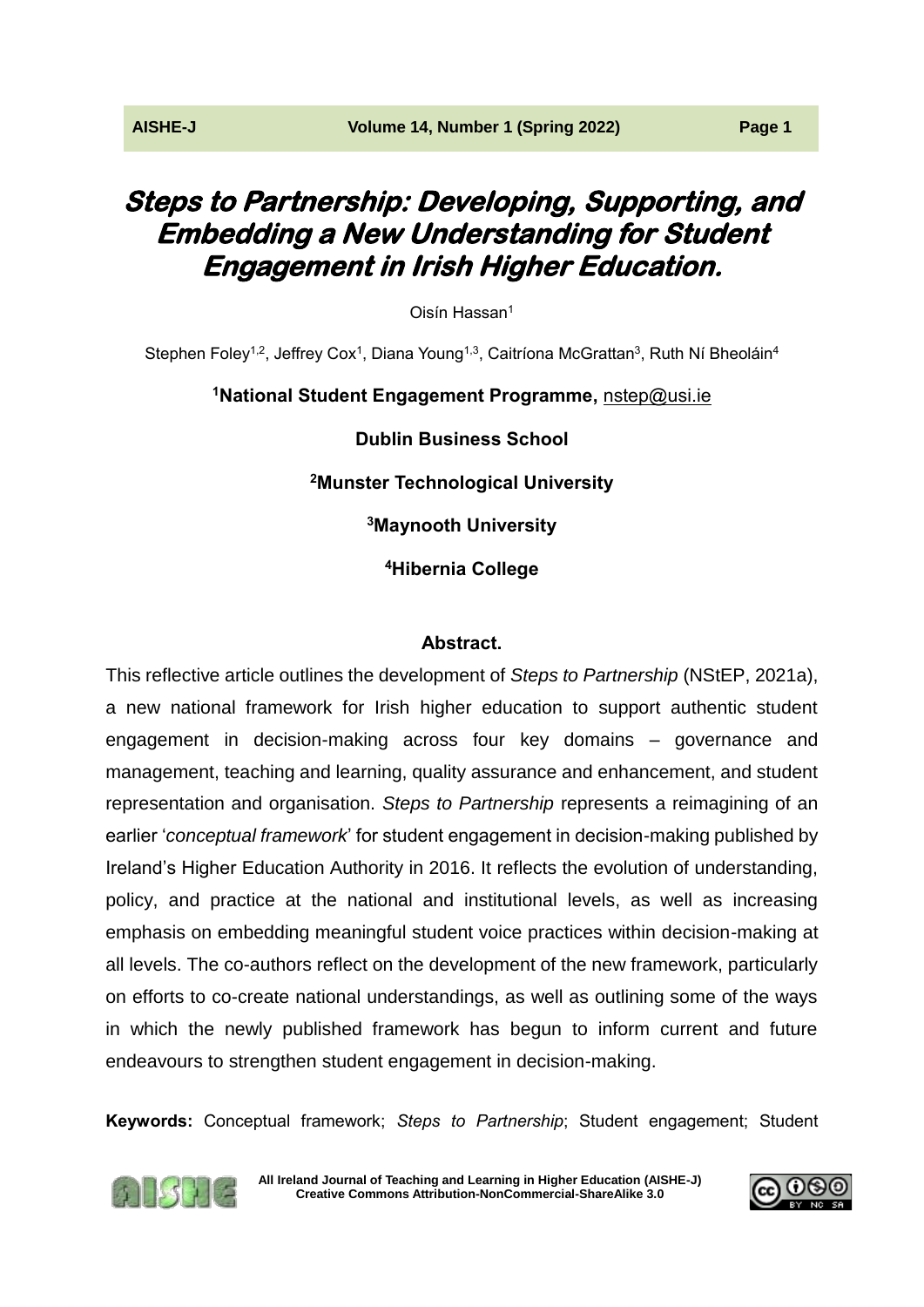partnership.

# **1. Introduction and context.**

The The National Student Engagement Programme, known as NStEP, was established in 2016 by three partner organisations (Quality and Qualifications Ireland, Higher Education Authority, and Union of Students in Ireland) to enhance student engagement in decisionmaking across Irish higher education. On the same day the programme was launched, the Higher Education Authority working group report on *Enhancing Student Engagement in Decision-Making* was published with a '*conceptual framework*' of 10 principles, 3 domains, and 3 drivers of student engagement. As a result, NStEP was tasked with developing initiatives to realise the ambitions of the report, especially the firm commitment made to the concept of students as partners. During NStEP strategy consultation in 2019, sectoral feedback from both students and staff across various roles and institutions, indicated that the framework required revision in order to support more effective dialogue and collaboration on student engagement initiatives (NStEP, 2019).

# **2. The HEA 'conceptual framework' and the role of NStEP.**

The original '*conceptual framework*' for student engagement in decision-making (HEA, 2016) was developed from a literature review, as well as a consultation between the HEA working group members, key national stakeholders, institutional leaders, and students' union officers. It reflected the need for '*proactive institutional leadership*' and an '*active and welcoming approach to student engagement*' (p. viii), which primarily included senior management and elected student officers. A core underpinning narrative in the report and accompanying framework was '*the developmental model [that] perceives the student as a partner in a learning community*'. As a result, the Irish higher education sector firmly positioned itself as a model founded on student partnership, similar to long established policy in Scotland (sparqs, 2002). This model is in sharp contrast to perceptions, in practice or in culture, that would position students as consumers in a marketised version of higher education, particularly England, where UK government policy has increasingly '*valorised*' the customer approach (Bunce, 2017).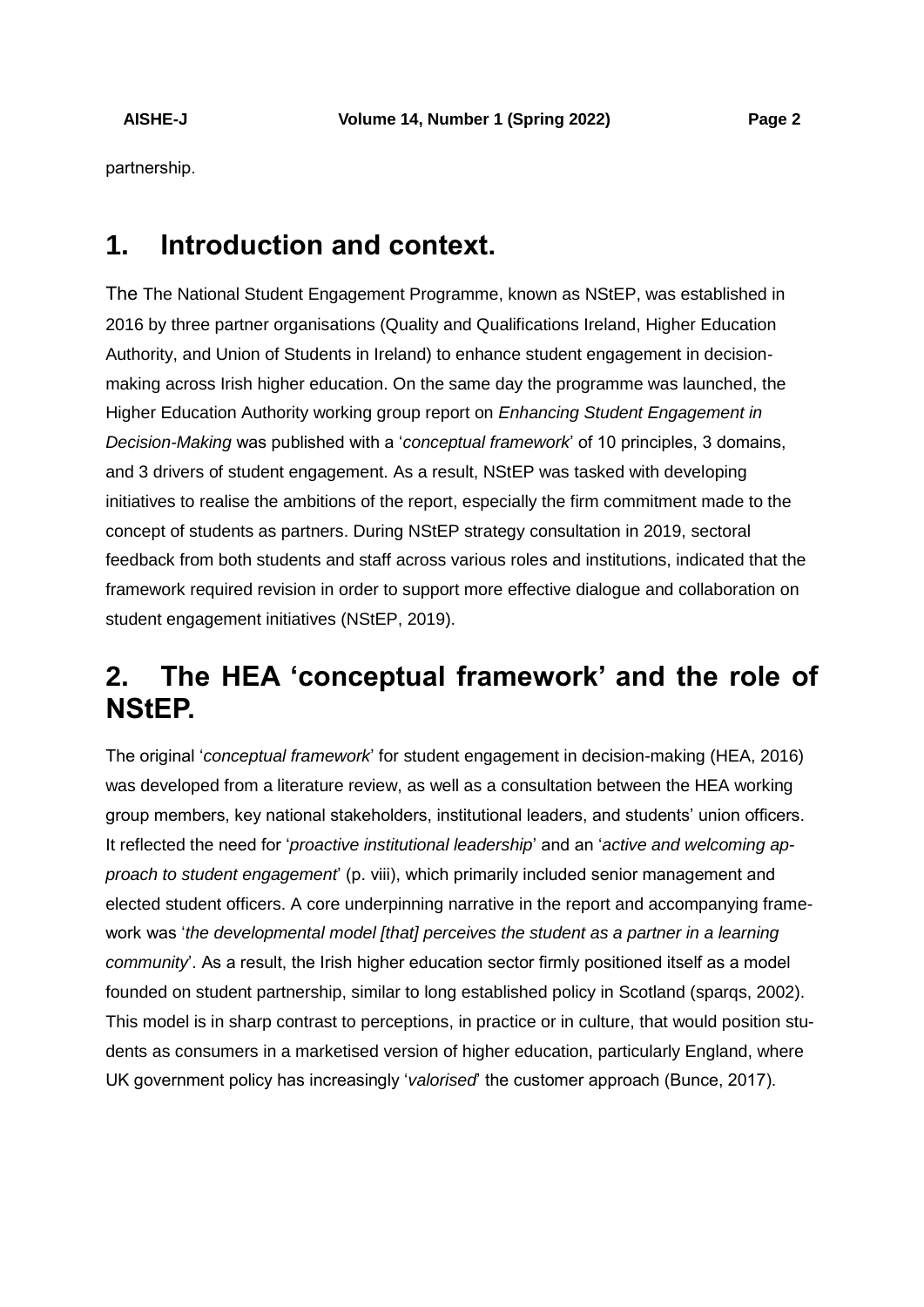Consequently, the 3 drivers of the framework reflected this position, built on '*democratic citizenship*', a collectivist idea of who belongs to the '*learning community'*, as well as cultures and practices crafted by nurturing the '*critical*' debate that higher education seeks to embody through academia, scholarship, and contribution to '*discursive democracy*' (HEA, 2016, pp. 8- 11). The '*values-based*' 10 principles of student engagement (pp. 31-32) that emerged from the consultation and literature review aimed to capture the essence of the conditions that were required to nurture the institutional culture envisioned in the three drivers. These 10 principles were to be embedded by action across '*three domains of quality assurance, teaching and learning, governance and management, and the cross-cutting theme of capacity building and training*' (p. 32). It was NStEP that was subsequently tasked with supporting that capacity building and training through initiatives that could meet the challenges and opportunities of student engagement across the three domains.

During the 2017 to 2019 period, NStEP undertook 16 institutional analysis workshops with students and staff. The workshops guided participants through a card-sort exercise, with mixed groups of students and staff examining statements of student engagement practice, collectively deciding whether they agreed or disagreed that their institution had actioned the statement to some extent. Action plans were then developed from the findings of the card sort, with groups tasked with identifying the domains and principles of student engagement that applied. Feedback across the analysis workshops indicated that applying findings to the 10 principles was a particularly difficult, and often confusing, task.

In 2019 NStEP began to develop a new strategy, seeking to define a more ambitious vision for the programme. The consultation found that students and staff who had participated in NStEP activity since 2016 found that there was no common language for student engagement or partnership, and that in particular, the institutional analysis would have been strengthened if the 10 principles had been easier to navigate and understand. This reflects the '*chaotic*' understanding of terms like student engagement (Coates and McCormick, 2014) and the need for continual dialogue and collaboration to craft common frameworks. The new NStEP Strategy 2019-2021 therefore committed to crafting and reimagining the '*conceptual framework*' to ensure it was a more practical resource for the sector, as well as setting out a vision that clearly demonstrated the collective learning of the sector since the initial report was published (NStEP, 2019). In essence, the programme set out to make sense of the '*chaos*' in collaboration with a broader audience of students and staff.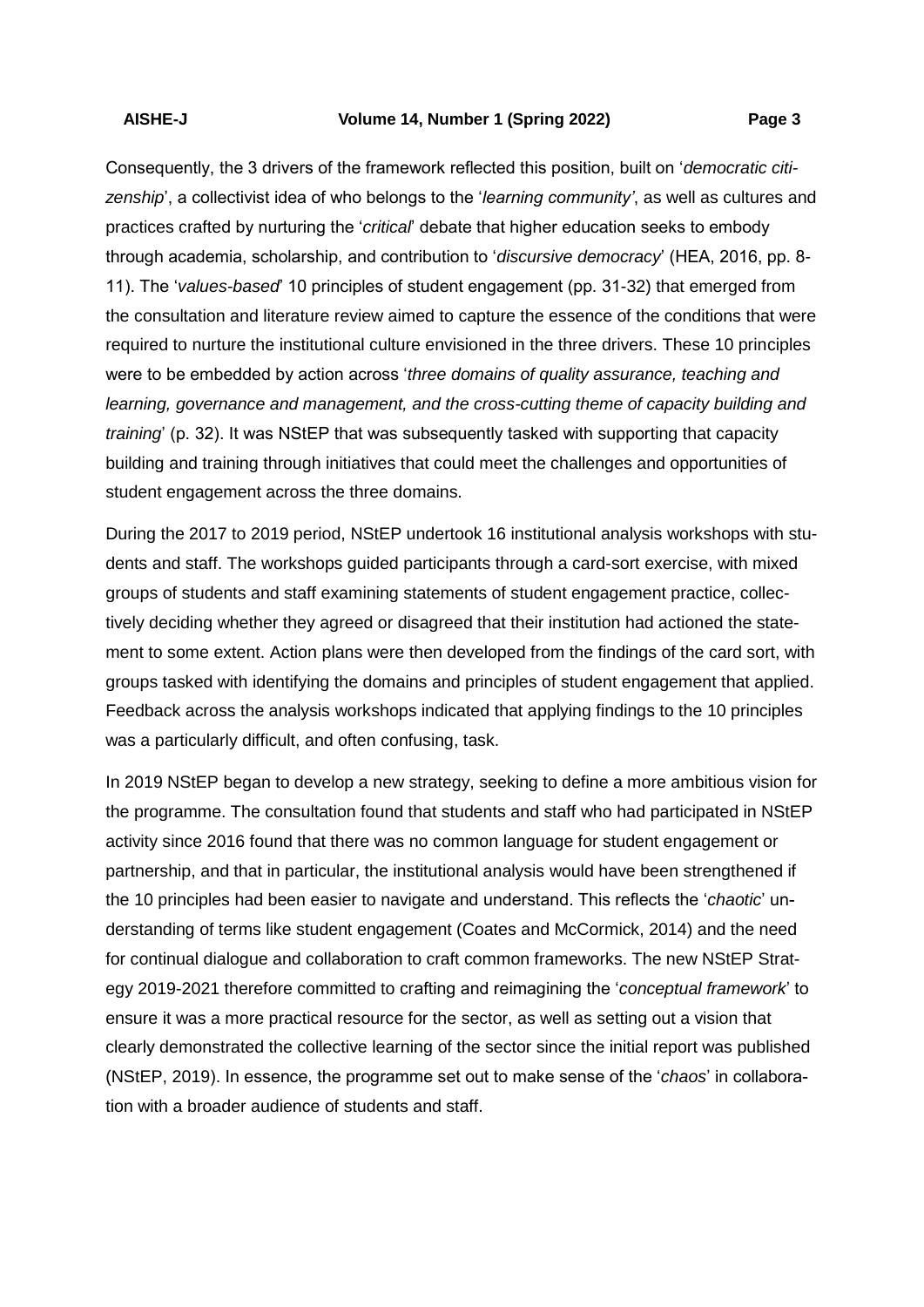# **3. Creating a new national framework for student engagement.**

From the outset, it was agreed among national partners that the 2016 framework should be revised and reimagined, rather than begin from scratch. There was significant value identified in demonstrating the evolution of our sectoral approaches and understandings.

The new *Steps to Partnership* framework was crafted from numerous strands of activity:

- A review of the qualitative data from the strategy consultation in 2019.
- A qualitative analysis of the outputs of the student-staff institutional analysis workshops 2016-2019 to identify key themes, challenges, and enablers across institutions.
- A consultative '*Student Engagement Chat*' initiative using an innovative digital polling tool (NStEP and Opinion X, 2020).
- An updated literature review of student engagement and student partnership. Literature assessed was largely focused on concepts and theories of practice, rather than on literature that was primarily focused on individual initiatives or examples of specific practice. This reflected the issue of the proliferation of '*isolated case-study examples of small-scale*' initiatives where partnership often occurs (Mercer-Mapstone et al, 2017).
- A final public consultation process to seek student and staff views on a draft of the new framework, which particularly sought views on a new section on enablers of student engagement (NStEP, 2020).

These strands were brought together by the constitution of a mixed project team of students and staff, co-chaired by several students who work closely with NStEP. The full-time staff at NStEP supported the identification of data and literature, drafting and redrafting documentation, and providing administrative support. An international adviser with significant experience in student engagement and partnership work was also appointed.

## **3.1 Common understandings for student engagement.**

Ideas of student engagement are hotly debated and discussed, indeed, '*we could define student engagement in any way we want*' (Finn and Zimmer, 2012). As Matthews et al (2019) contend, theorizing and conceptualisation is difficult, therefore NStEP took the approach of collaborating with the sector, recognising that '*language matters*', as Matthews reminds us.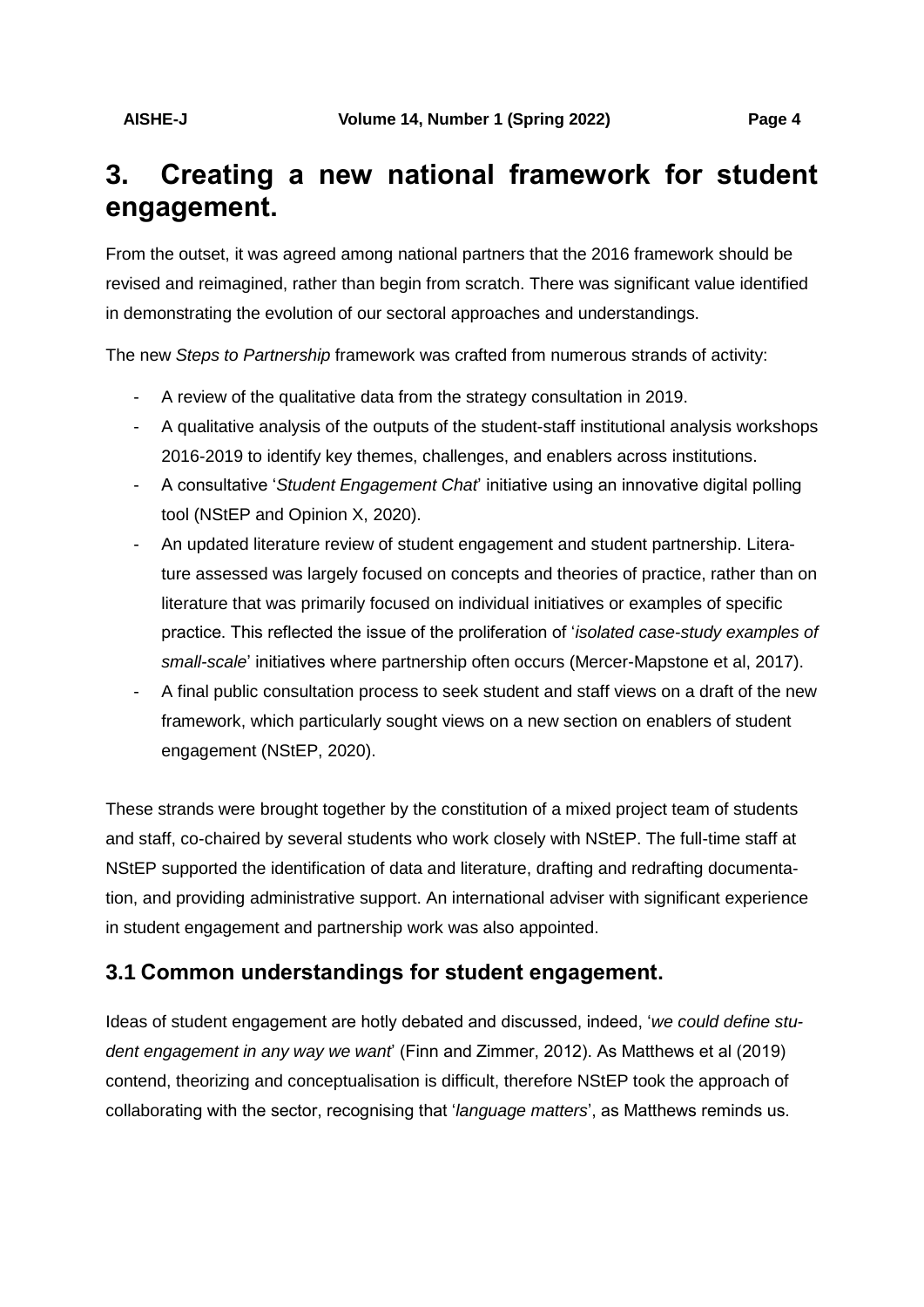The process of creating a revised national framework was designed to make sense of the '*disparate*' terms (Bryson, 2014) across international literature and practice, taking a dialogic and consultative approach to understand the views and experiences of those working and learning in Irish higher education.

A core debate in higher education is on the use of terms like '*engagement*' or '*engages students*', which are often unsubstantiated in literature with no concept of how that engagement is occurring or viewed (Bryson, 2014). Previously divergent ideas of engagement with learning itself or for the purposes of enhancing the learning experience, are increasingly viewed through the common lens of student partnership - for example, the Healy et al (2014) report for the UK Higher Education Academy, and Bovill's (2019) typology for co-creation in teaching and learning. The Irish focus on '*student engagement in decision-making*' (HEA, 2016) specifically situates NStEP within the space of student voice. However, NStEP needed to address these potentially conflicting conceptualisations to address a seeming lag between theory and practice.

The project team tasked with shaping a revised framework particularly discussed the issues of tokenistic student engagement practice, reflecting a core question, whether student engagement is automatically a positive? (Zepke, 2014). Any new definitions for use in the Irish context had to clearly challenge this assumption and set out understandings that would stand up to the scrutiny of criticality, allowing students and staff to assess whether their experiences were authentic examples of engagement and/or partnership.

As a result, the project team settled on a series of '*understandings*' for the terms *student voice*, *student engagement*, and *student partnership*. These understandings seek to provide a common set of definitions, without being definitive or prescriptive in nature, providing space for students, staff, and institutions to take '*steps to partnership… in a way that ensures that partnership is sustained'* (NStEP, 2021a, p.5).

The three understandings (see NStEP, 2021a, p.5) are as follows:

**Student voice** is the act of students sharing their individual and collective lived experiences within the learning community, expressed through views and perspectives, demonstrated by formal and informal conversation, debate, feedback, and ultimately, active listening and being heard.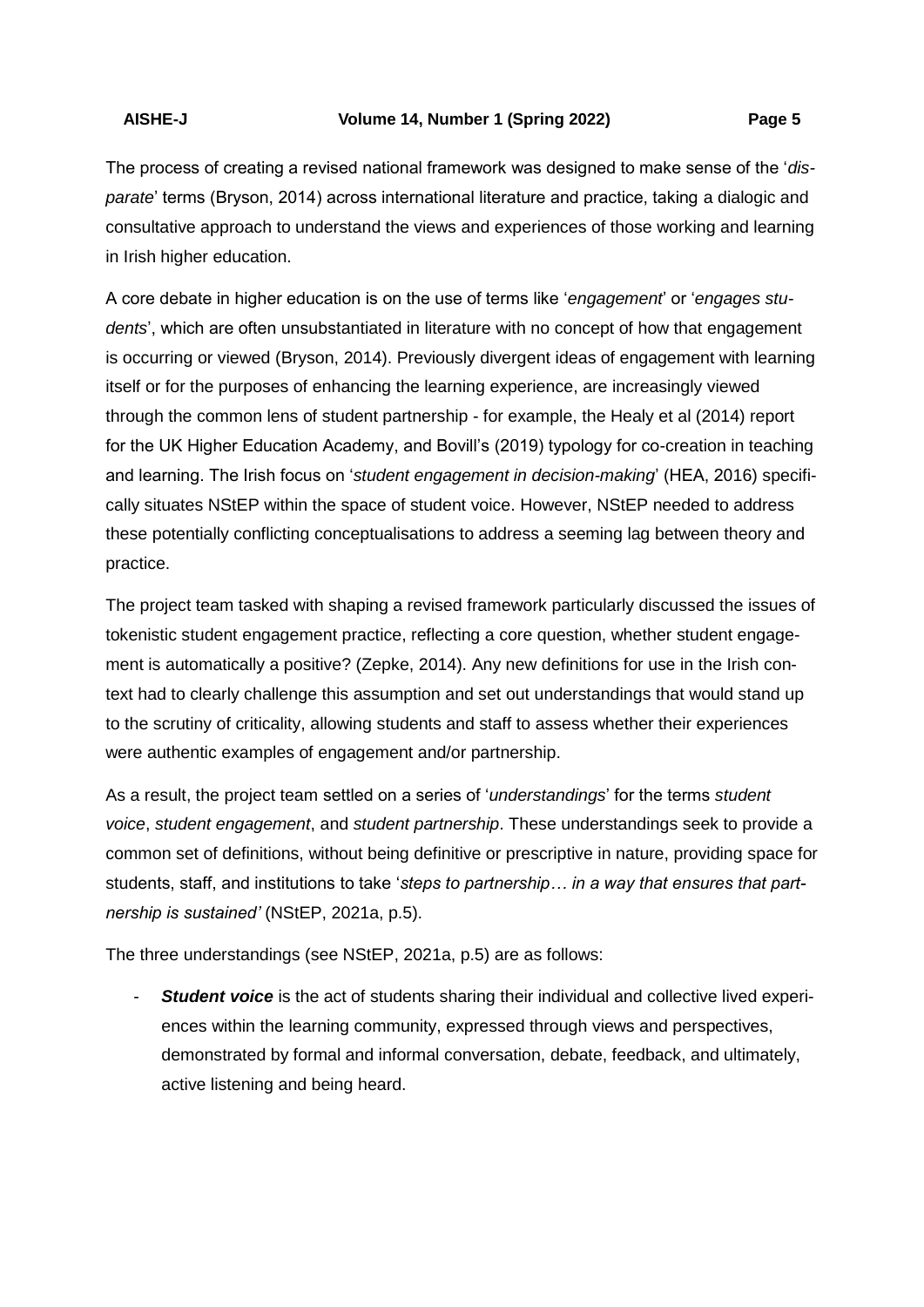**Student partnership** is the practice that both drives forward and emerges from meaningful student engagement, which recognises the need to re-balance power dynamics in higher education and seeks to enable a culture of change through collaboration, reciprocity and shared responsibility between staff and students.

The concept of student voice set out in *Steps to Partnership* is rooted in Dewey's 1916 theory of '*democratic education*' in which all parties have a right to have a say (Lowe and El Hakim) and the '*HEI as a site of democratic citizenship*' (HEA, 2016). The understanding of student engagement in the framework seeks to clarify the preposition of '*in decision-making'*, shifting the focus on student voice to how students are involved in, and participate in, processes that influence how decisions are made. Subsequently, the understanding of student partnership highlights the need to '*re-balance power dynamics*' to create a collaborative environment. The three understandings, taken together, are positioned to elevate student voice, foster a '*collective*' culture of decision-making, and reflect that partnership is enacted within '*an ethic of reciprocity*' (Cook-Sather and Felten, 2017, p. 181).

## **3.2 The 4-4-5-5 model.**

Building from the original framework's three drivers of student engagement, three domains of student engagement, and ten principles of student engagement, the project team sought to craft a revised framework that created a coherent picture of practice and theory, while generating something more memorable for common usage. What emerged was the 4-4-5-5 model of four drivers, four domains, five principles, and five enablers of student engagement. The model, coupled with the new understandings, provides a common vocabulary, identifies key areas where student engagement and partnership occurs in Irish institutions, and how it might be supported and meaningfully achieved. From this perspective, it can be viewed as a launch pad for deeper exploration.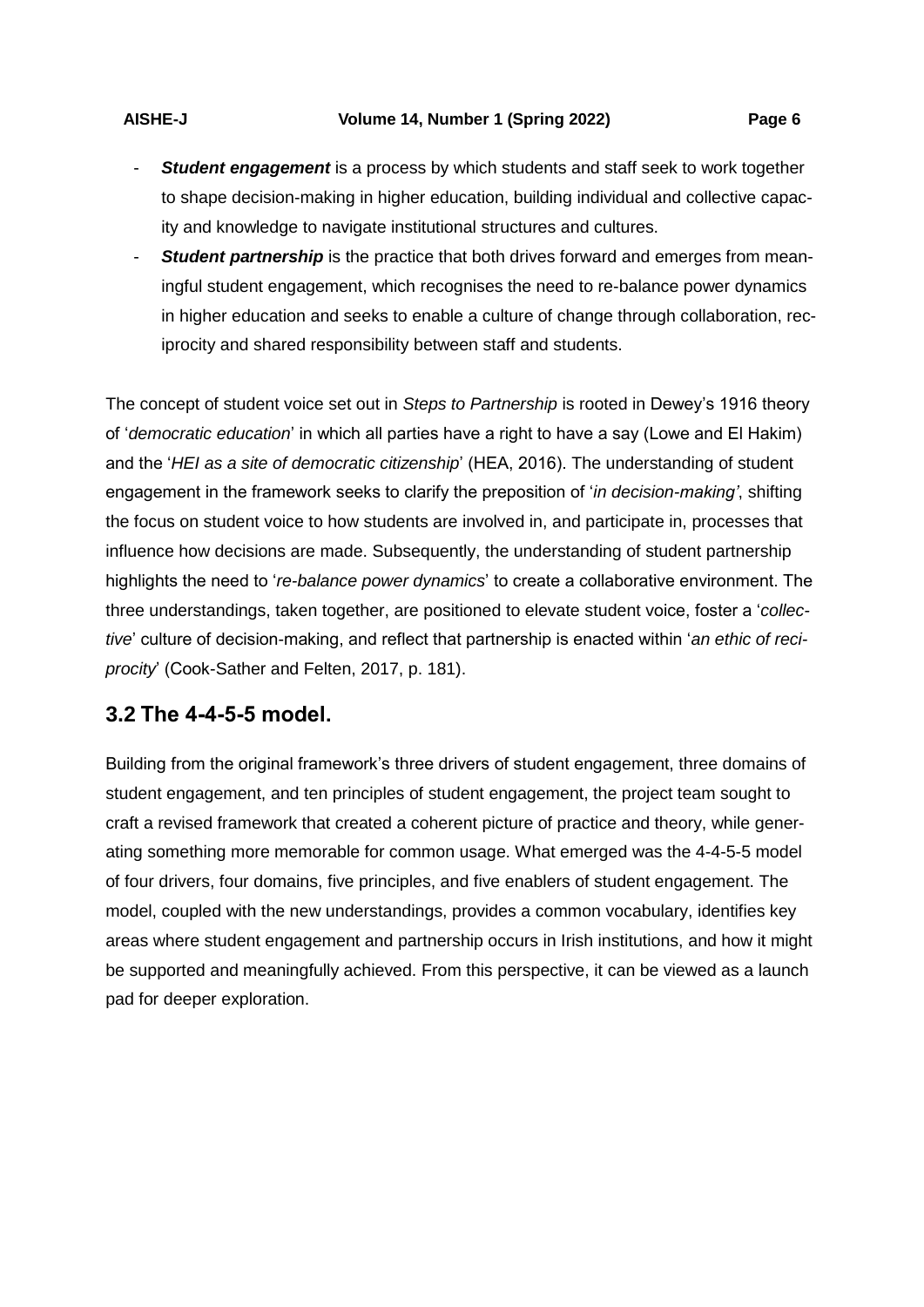## **Figure 1: Steps to Partnership framework, with the 4-4-5-5 model, underpinned by common**



## **3.2.1 The four drivers of student engagement.**

The four drivers of student engagement are a slight reworking of the original three, with the addition of '*a culture of students as partners'*. At the heart of the drivers is the recognition of the need for a cultural underpinning to expressed ethos:

'*Most colleges and universities have engagement as a priority in their institutional mission statement, but it requires intentionality, diplomacy, and (for lack of a better term) grit to translate engagement into dominant models [of practice]*'. (Felten and Lambert)

A core theory in both the original and revised frameworks is a sense of belonging to a wider learning community, and that students' experiences and perceptions are shaped by how the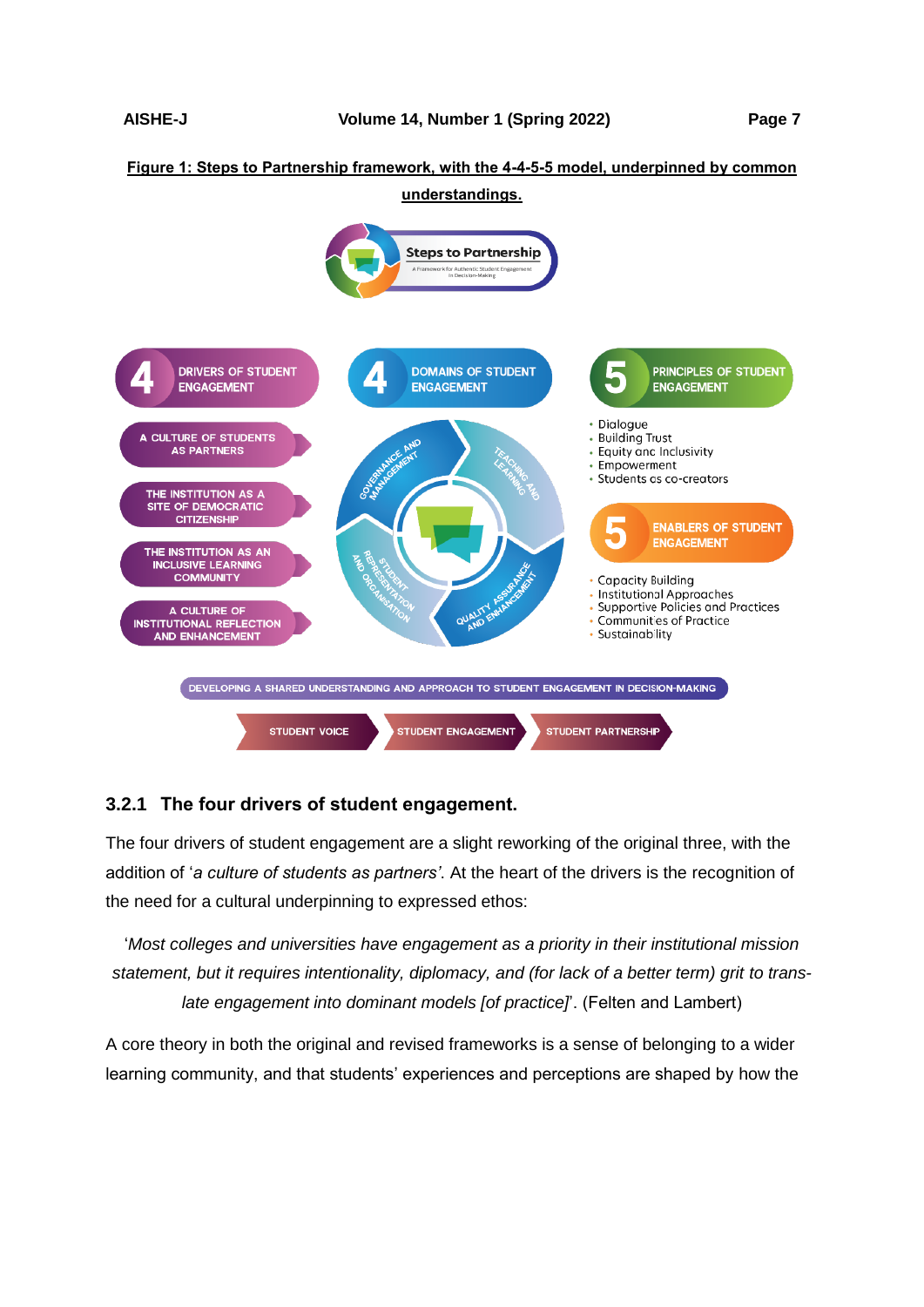'*academic*' and '*social*' spheres relate or integrate. Each level or aspect of the learning environment - modular, programmatic, institutional, etc – has an effect on that sense of belonging. Wenger (1999) summarises that there is a need to strengthen student perception of belonging to a community of practice as part of their '*learning trajectory'*, while S*teps to Partnership* underpins this community through a lens of '*developing students*' agency and empowerment through student–staff partnerships' (Abbot, 2017 cited in Mercer-Mapstone and Bovill, 2019).

## **3.2.2 The four domains of student engagement.**

In *Steps to Partnership*, the existing three domains are joined by the domain of *student representation and organisation.* This recognises the need to address a lack of common understandings and confusion on the role of student representation (Flint et al, 2017), and that the need for '*conscious, coordinated decisions between the institution and students' union on the purpose of the [student] rep system*' (McCarthy, 2020) cannot be side-lined if partnership is to be sustained. Indeed, collaborative design of initiatives or schemes that demonstrate student partnership '*predominantly*' involve students' unions (Mercer-Mapstone and Bovill) and considering that the majority of NStEP's efforts involve capacity building of the '*leadership capabilities of students*' (NStEP, 2019), it was imperative that student representation was visible at the heart of the framework.

The framework provides greater opportunity to examine the impact of the domains of governance and management, quality assurance and enhancement, and teaching and learning on the predominant and prevailing cultures that can either support or suppress authentic student engagement. There remains potential for '*tension*' between the goals of partnership in higher education and the effects of consumerist discourse or '*transactional exchange'* (Tomlinson, 2016) across these domains, so institutionally focused, joined-up approaches allow for scalability of good practice, while also recognising competing pressures and the need for measurability.

The domains also provide more opportunity to understand how student engagement and the need for voice and partnership within '*design, review, and change within learning, teaching and assessment*' (Healy et al, 2014) can complement the wider need for student engagement outside of the classroom or learning environment itself.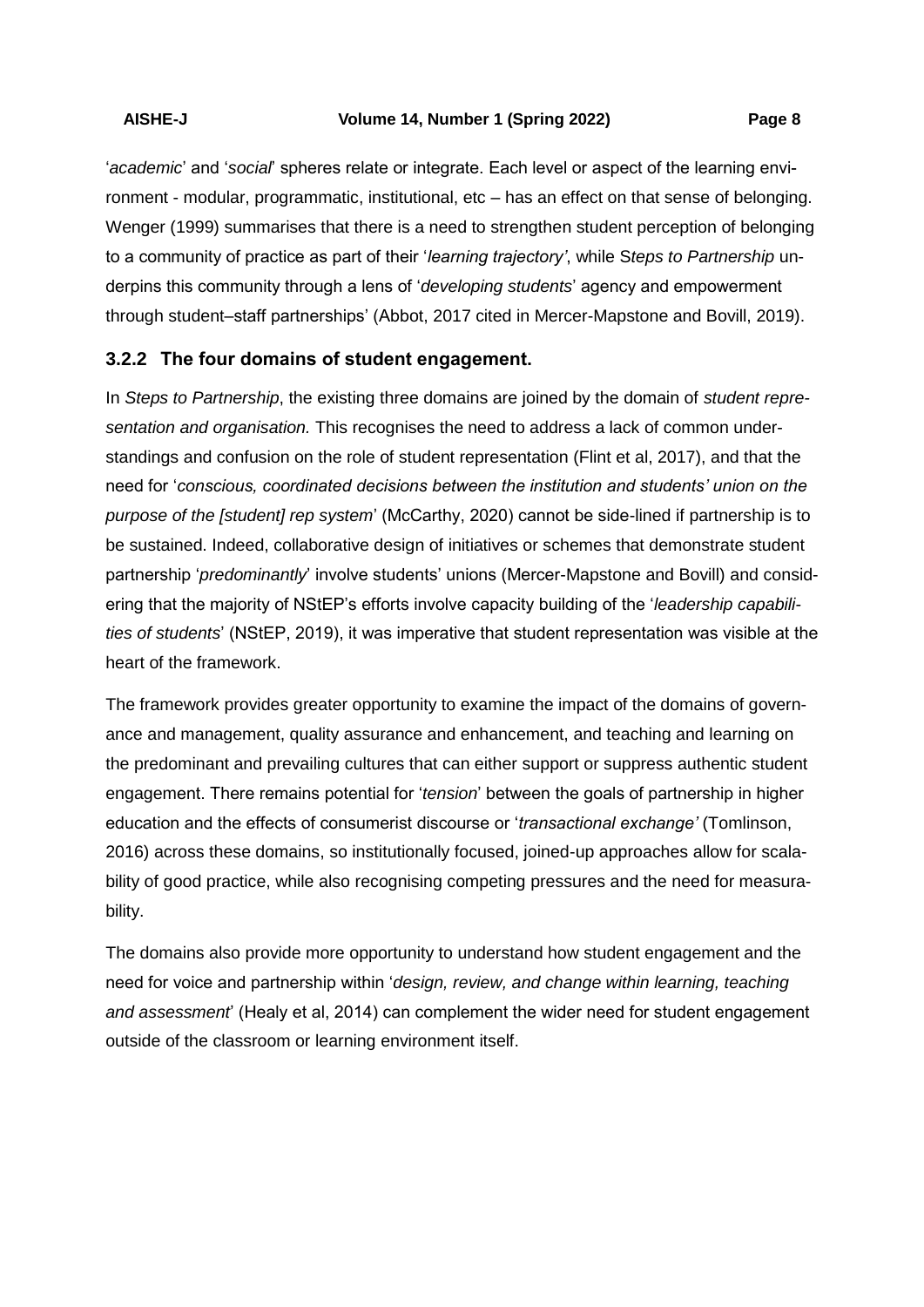### **3.2.3 The five principles of student engagement**

The five principles of student engagement represent a significant revision from the original framework. While reducing the number of principles (down from ten) was seen as important, it was not the primary aim – instead, it was recognised from sectoral consultation, discussions, and workshops, that the principles needed to present a clear narrative that students and staff could follow together, providing a genuine roadmap to evaluate the authenticity of engagements. The original ten principles did not disappear, rather they morphed into a more memorable and illuminating set of principles. The new principles are (i) dialogue, (ii) building trust, (iii) equity and inclusivity, (iv) empowerment, and (v) students as co-creators (NStEP, 2021a, pp.10-11). The principles, considered alongside the drivers and domains, recognise the '*whole lives of students*', such as perceptions of the institution and the learning experience, communication and discourse, supportive networks, participation, and a sense of belonging and community, while '*put[ting] meaningful human connections at the centre*' (Bryson, 2014) of their experiences with staff. This also emphasizes the significant body of work to understand the behavioural, emotional, and cognitive engagement (Fredricks, Blumenfeld, and Paris, 2004 cited in Trowler, 2010; Pickford, 2016) of students both individually and collectively within the learning community.

### **3.2.4 The five enablers of student engagement.**

The five enablers were only initially published as themes in late 2020, and after sectoral consultation were designed to address the major challenges raised by students and staff. Essentially, the enablers are an attempt to create opportunities for action arising from the most pressing challenges to meaningful student engagement in the Irish sector. A key challenge identified by the sector, and prominent throughout the literature, is that student (and staff) turnover or transcience prevents sustainable practices (Shaw and Atvars, 2018). The enablers that emerged from the project team deliberations are (i) capacity building, (ii) institutional approaches, (iii) supportive policies and processes, (iv) communities of practice, and (v) sustainability. In particular, the enablers offer practical suggestions that ensure partnerships can be crafted in a way that isn't restrictive or formulaic (Frison and Melacarne, 2017) and provides '*legitimacy*' (Matthews, 2019) to student engagement work throughout the institution.

Critically, the framework does not '*ignore issues of power and resistance*' (Seale et al, 2015, p. 550), encouraging openness and transparency that does not pre-determine values, opinions, or outcomes. Instead, the enablers focus on ways to incorporate student expertise (Little,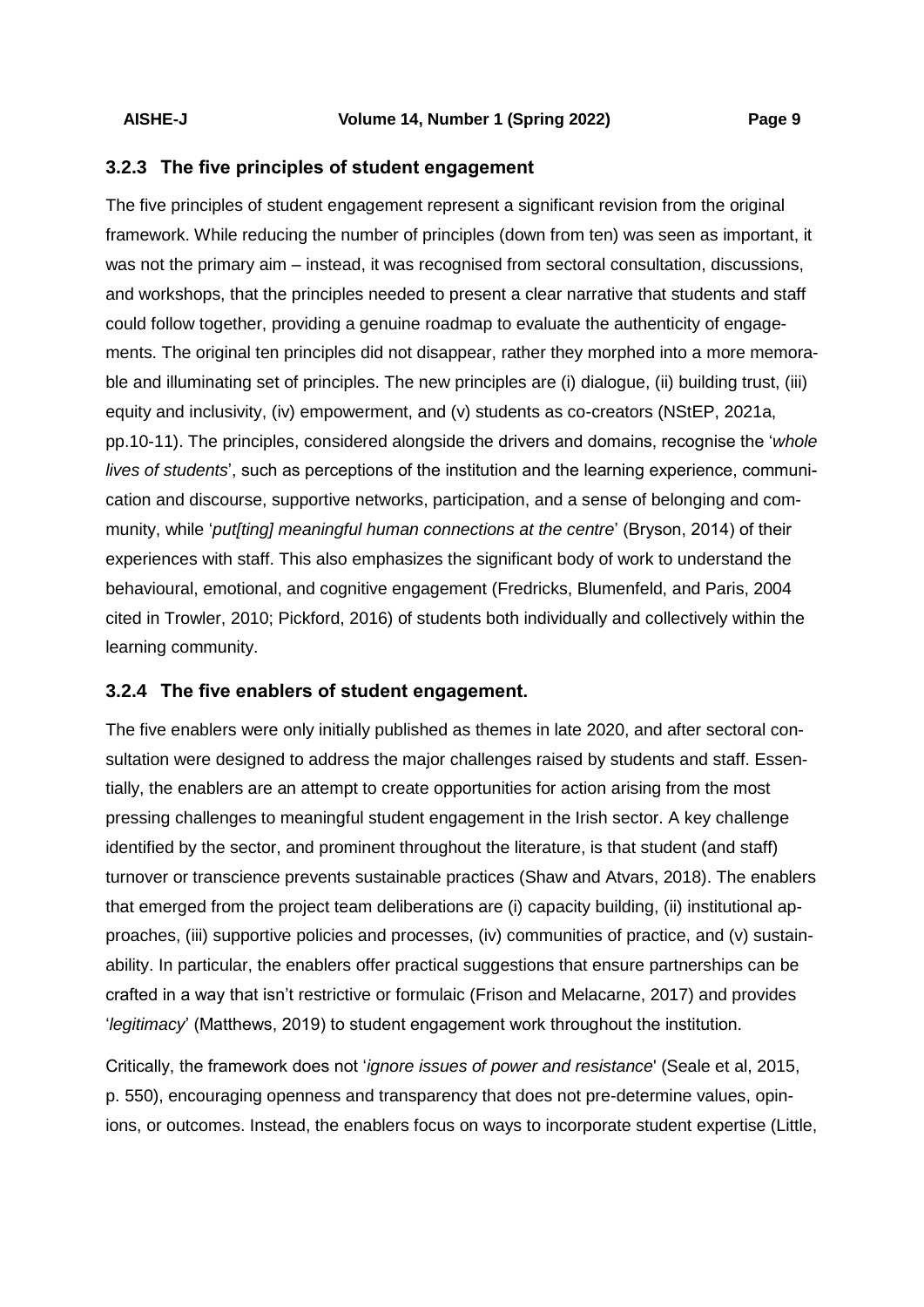2011), challenge traditional norms (Ntem and Cook-Sather, 2017) through positive disruption, and in particular to respond to Chng's call to challenge the perception that student partnership '*is difficult to forge*' and results in '*staff leading students*' (Chng, 2020).

# **4. Reflections – what did we learn and what should we do with the framework?**

Below are two personal reflections, one from a student co-chairperson of the project team that created the framework and one from a staff member supporting the project team. These reflections focus on experiences and observations of co-creation on the project team. Both individuals have provided further reflections and contributions as co-authors in other aspects of this reflective article.

## **4.1 Student reflection on the co-creative experience.**

"*The overall experience of chairing the project team was an eye-opening one, delving into aspects of higher education I had never thought to consider before, and this was in large part due to the balance between staff partners and other student leaders with vastly different experiences to my own that we had on the group.*

*There was a consistent respect from both staff and students, and we quickly moved away from the mentality of "us vs them", to a mentality of "we are all in this together" with the aim of enrichment of the higher education experience as a whole.*

*The views of each individual were treated with an equal weight of respect. While there were many disagreements and debates throughout the process, no one ever disregarded someone's opinion. I believe that this project is a key example of how partnership itself can work and work effectively*."

## **4.2 Staff reflection on the co-creative experience.**

"*I think perhaps the student chairs and others might be better positioned to reflect on some key questions to give deeper thought to the issue of co-creation. For example, how did students involved in the process feel during development [of the framework], and, perhaps more importantly, how do they feel now after the framework has been launched? Do they feel as if they are still a part of the conversation and involved in future work surrounding the framework*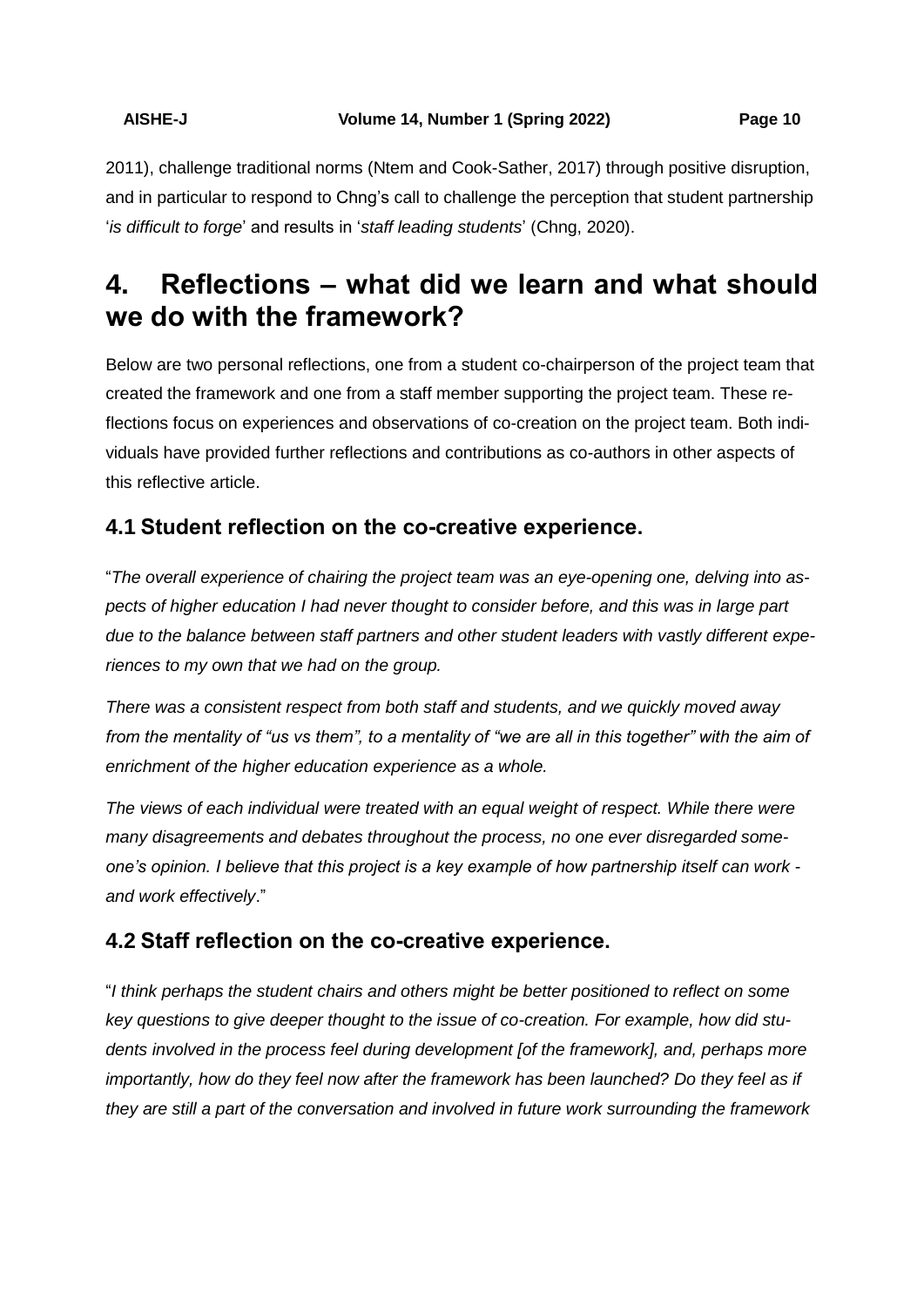*- or would they want to be? From a staff/consultant perspective, what was it like to work with students as co-creators, and how did it shape attitudes towards this type of work in the future? From my perspective, I think it was of great benefit that NStEP student trainers were involved in the process. It has certainly allowed them to go into the training space and curate conversations on student engagement with peers in a more nuanced and engaging way*."

## **4.3 Utilising the framework for enhancement activities.**

As part of preparing this reflection, the authors considered both the co-creative experience (4.1 and 4.2 above) as well as the need to put the framework to good use across the sector. A primary aim of the framework was to support '*further evolution*' of student engagement (NStEP, 2021a, p.1) as well as representing a firm commitment from NStEP to develop new resources and initiatives to support the framework (p.15). As part of the publication of the new framework, NStEP also published a toolkit to support collaborative workshops and exercises across the four domains of student engagement (NStEP, 2021c). This toolkit had initially been produced for the delivery of a '*Cultures of Partnership*' workshop with Dublin City University (DCU) and DCU Students' Union (DCUSU) just before the pandemic caused the shutdown of on-campus activity in March 2020. That workshop informed the development of a new DCU Student Partnership Framework (DCU QPO, 2021). It is envisioned, by utilising *Steps to Partnership*, that similar activities and initiatives can be undertaken and supported through each stage of development with other institutions and students' unions.

*Steps to Partnership* may provide an opportunity to promote good practice, as well as more evenly distribute activities across a diverse sector. It may also provide an opportunity for networks of champions and practitioners to share and advance effective ways to promote authentic student engagement practices within their own spheres of influence, particularly with those who have most influence over how decisions are made. The framework could also support more meaningful exploration of impact and evidence of enhancement that truly elevates the student voice within and across institutions. Key to success will be avoiding the transmission or '*imparting*' of knowledge, rather that knowledge is explored, interpreted and 'co-constructed' in a myriad of ways (Mercer-Mapstone and Mercer, 2017; Abbott, 2017) with the support of the framework.

Key to realising the enablers of student engagement is to foster more connection between both national and institutional approaches with the often more isolated 'small-scale' (Kuh,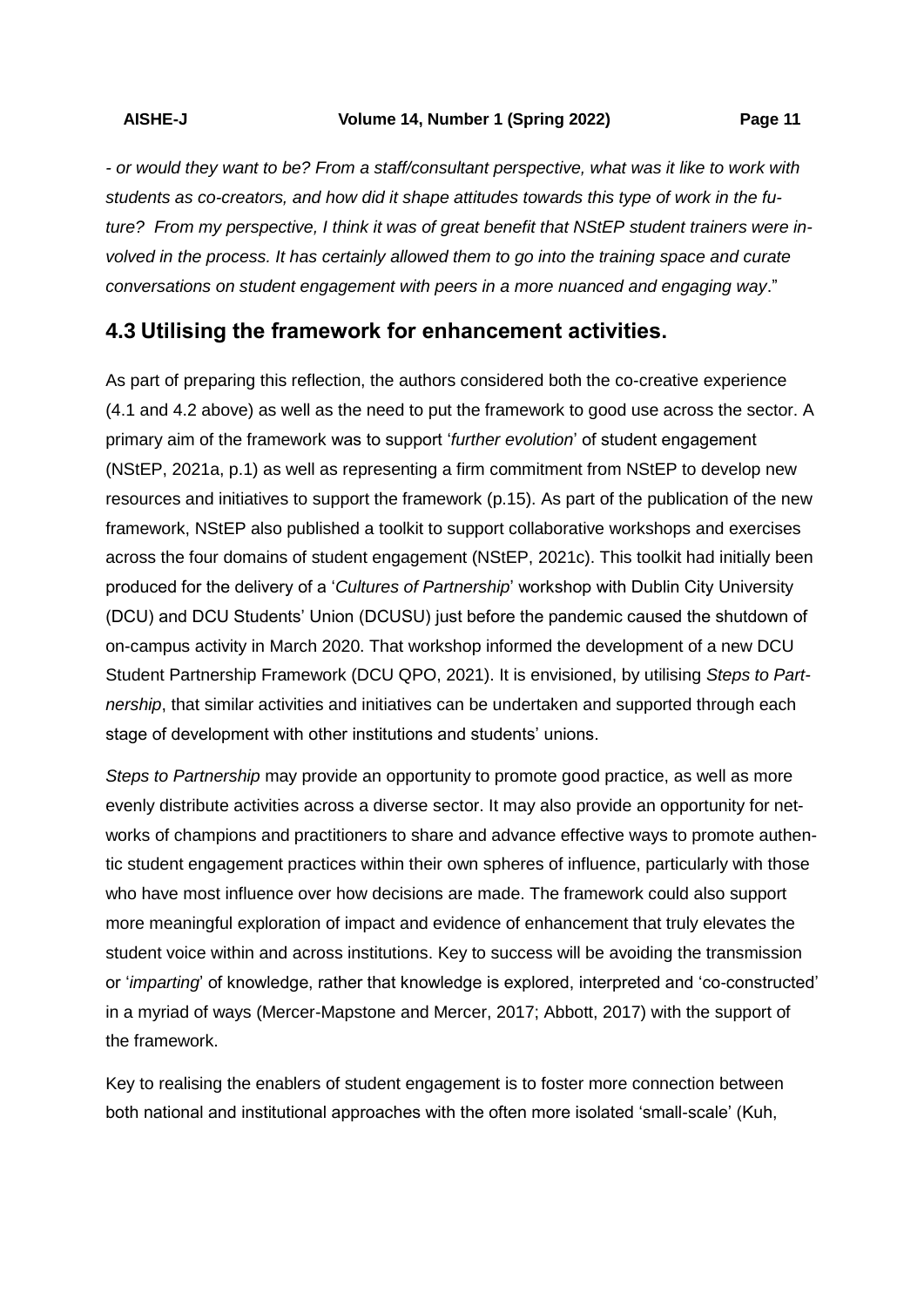2007) and whole-class pedagogical practices, which are often explored to rebalance the lack of involvement or wider reach of students beyond their programme (Bovill et al. 2016; Moore-Cherry et al. 2015). For a national project such as NStEP, gaining a greater insight in to 'onthe-ground' practice, particularly with staff involvement, would begin to complement the work of the programme, since 2016, to train and engage with student representatives at the programme-level. As a result, further guidance and support, that is more applicable and needsbased for those working on the coalface of engagement can be produced from the nationallevel, ultimately generating more tangible recognition for individuals, groups, and institutions that are practising partnership, not just because of the framework itself.

Students, staff, and policy makers need opportunities to explore the framework, and envisage what it means in their own contexts and roles, especially to examine and avoid potentially tokenistic practices or empty rhetoric (Wijaya Mulya, 2018). Building from previous experience with institutional analysis, NStEP can support the use of the framework for students and staff to come together to self-evaluate current practice, as well as consider new possibilities. Given the pressure of often competing demands on students and staff, this may require encouragement and incentivisation, and will require thoughtful attention to ensure that the student voice is not misappropriated (Macfarlane and Tomlinson, 2017) in order to meet an increasing expectation within higher education. As a result, clear and practical examples of best practice and aspirational models of student engagement/partnership need to be developed to bring the framework to life. It is important that these include strategies and actions that can be easily implemented and applied in a variety of contexts, providing clear evidence of the benefits associated with enhancing student engagement and partnership for *all* members of the learning community.

# **5. The steps to partnership open course for professional development.**

In tandem with the work of the project team charged with revising and redeveloping the framework, a smaller project team began the work of creating an open course in conjunction with the National Forum for the Enhancement of Teaching and Learning. National open courses are designed to provide a suite of opportunities for higher education staff, primarily those who teach, to undertake short courses with 25-hours of learner effort. Learning outcomes and course aims are aligned to the National Professional Development Framework (NFETL, 2016).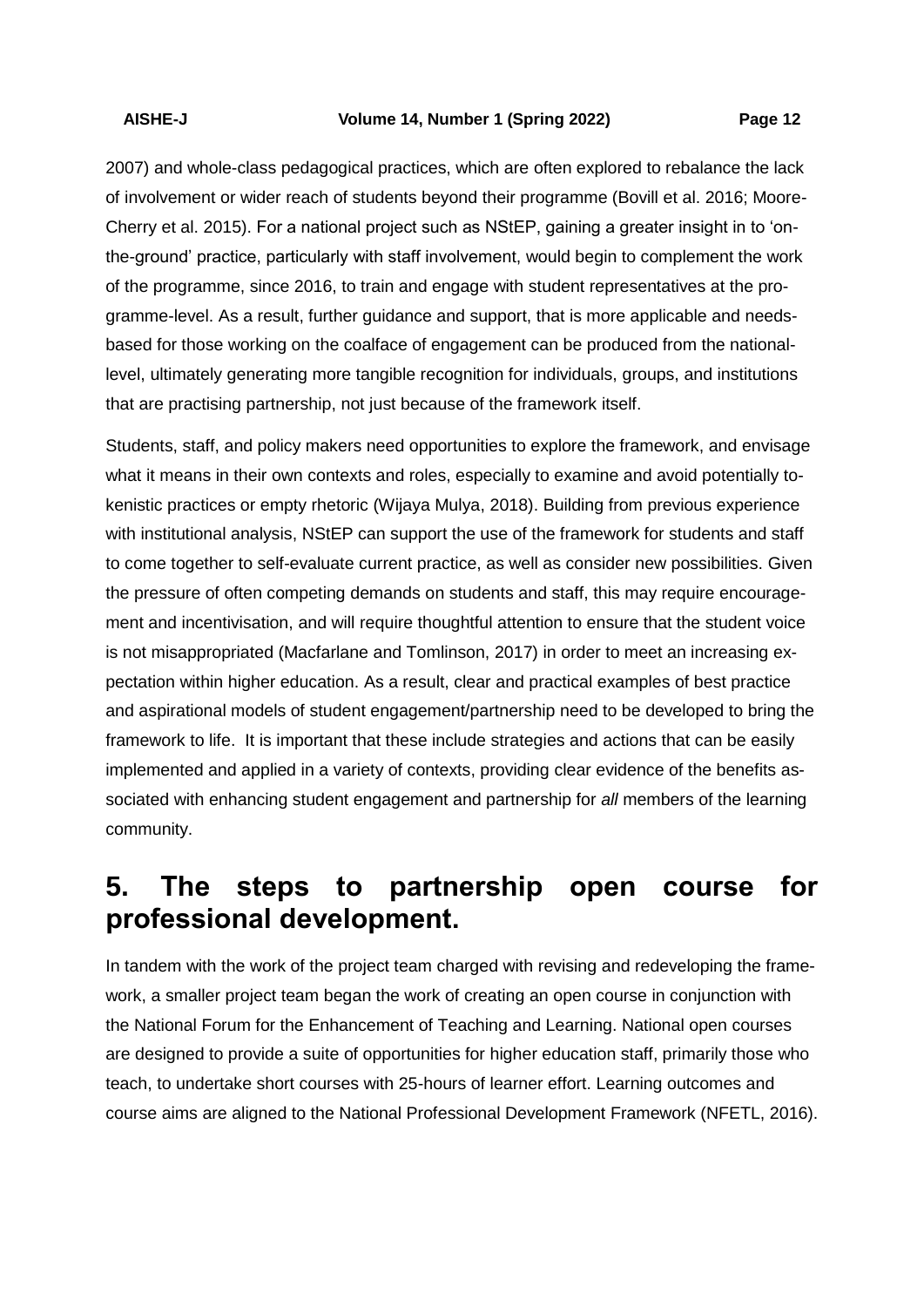NStEP's open course was ultimately aligned with the *Steps to Partnership* framework and was delivered in autumn 2021 to staff from 19 institutions, with a short facilitator course in January 2022. The course took a flipped classroom approach, with weekly video content, individual activities, and group activities hosted on the National Forum's virtual learning environment. The open course introduces concepts, theories, challenges, and opportunities for student engagement, encouraging participants to draw out ideas and issues that informed the sectoral creation of the framework (Ní Bheoláin and Hassan, 2021). A key aim of the open course, targeted primarily at staff participation, was to address the dilemma that '*staff typically invite students to join the work [of partnership]*' which '*raises difficult questions of how they determine whom they will invite and which students have the capacity to contribute*' (Bovill et al., 2016). Participants were supported to explore this challenge, as well as inclusive practices, ultimately preparing a student engagement and partnership plan, aligned to the *Steps to Partnership* framework, for their own professional contexts.

While it is too early to make firm conclusions on the effectiveness of the course in promoting the framework, initial participant feedback has been positive. A team of students and staff who were involved as course developers, facilitators, and participants undertook an initial review of the course, which also provided a significant opportunity to consider the application of the concepts within the framework as part of a sectoral initiative to embed those same concepts in practice. Course materials and pedagogical approaches will be revised for the next iteration, but other ideas to support the framework have emerged, such as greater opportunities for staff to network and access practical case studies for their own roles. Participants, both staff and students, will be encouraged to promote the framework and good practices in student engagement, while opportunities for further assistance to past participants will be identified by NStEP. Furthermore, more bitesize professional development opportunities are now a key aim for NStEP going forward, which may encourage future participation in more time-consuming opportunities like the open course.

# **6. Conclusions – the next steps toward student-staff partnership.**

The emergence of a '*new normal*' and a greater focus on ideas of partnership and co-creation in Irish higher education during the pandemic (Hassan et al, 2020), has compounded the need to realise new potential in student engagement efforts. This has been further emphasised with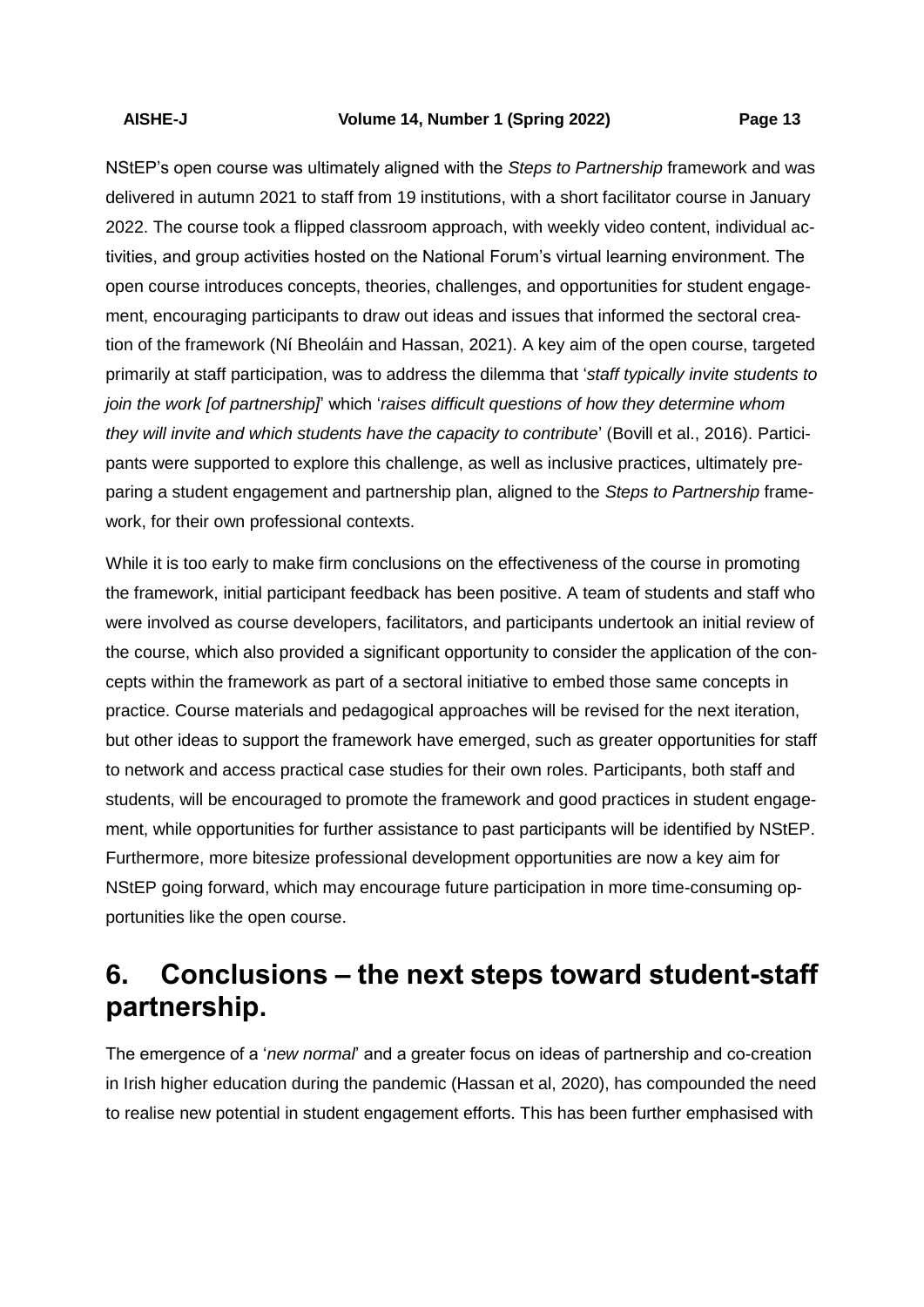the significant focus on student engagement within the new Higher Education Authority Bill (DFHERIS, 2021), due to pass into law in late 2022. This will require NStEP to continue to grow our work with national bodies to incorporate authentic student engagement and partnership as an integral component of initiatives across the sector.

The new framework provided a significant opportunity to co-create a national resource that not only communicates key theories and understandings but can also provide a pivot around which to craft initiatives and projects of interest to both students and staff in the pursuit of a more democratic and inclusive learning community, with meaningful engagement and strong partnerships at the core. Arguably, while far from a perfect roadmap, *Steps to Partnership* provides a timely national focal point to spotlight concepts and examples of student engagement culture and practice, promoting a renewed vision of authenticity that can support a thoughtful, open, and collaborative approach to higher education decision-making in Ireland.

# **7. References.**

- Bovill, C. (2019). A Co-creation of Learning and Teaching Typology: What Kind of Co-creation are you Planning or Doing? *International Journal of Students as Partners*, 3 (2).
- Bovill, C. (2020). Co-creation in learning and teaching: the case for a whole-class approach in higher education. *Higher Education*, 79 (6), 1023-1037.
- Bovill, C., Cook-Sather, A., Felten, P., Millard, L. & Moore-Cherry, N. (2015). Addressing potential challenges in co-creating learning and teaching: overcoming resistance, navigating institutional norms and ensuring inclusivity in student–staff partnerships. *Higher Education*, (2016) 71, 195–208. DOI 10.1007/s10734-015-9896-4
- Bryson, C. (2014). Clarifying the Concept of Student Engagement. In C. Bryson (ed) *Understanding and Developing Student Engagement*. London: Routledge. pp. 1 - 23.
- Bunce, L., Baird, A. & Jones, S.E. (2016). The student-as-consumer approach in higher education and its effects on academic performance. *Studies in Higher Education*, 42(11), 1958-1978.
- Chng, H.H. (2020). Re-envisioning the Academy: Speaking Up against "The Single Story". In L. Mercer-Mapstone & S. Abbot (eds.). *The Power of Partnership: Students, Staff, and Faculty Revolutionizing Higher Education*. Elon University, Center for Engaged Learning.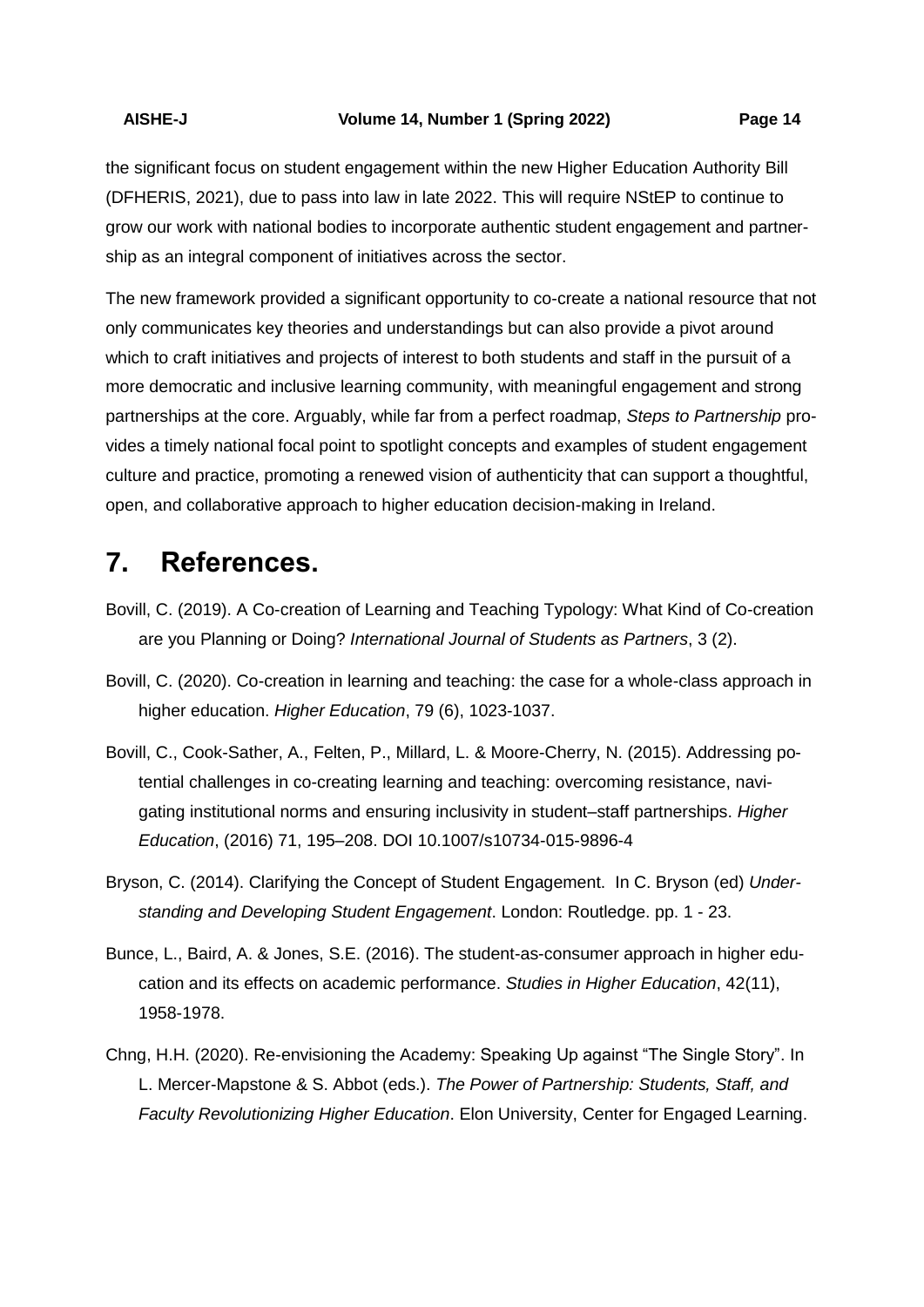Open Access Series. Available: [https://www.centerforengagedlearning.org/books/power](https://www.centerforengagedlearning.org/books/power-of-partnership/)[of-partnership/](https://www.centerforengagedlearning.org/books/power-of-partnership/)

- Coates, H. & McCormick, A. (eds.) (2014). *Engaging University Students: International Insights from System-wide Studies*. London: Springer.
- Cook-Sather, A., Bovill, C. & Felten, P. (2014). *Engaging Students as Partners in Learning and Teaching: A Guide for Faculty*. San Francisco, CA: Jossey-Bass
- Department of Further and Higher Education, Research, Innovation and Science (2022). *Higher Education Authority Bill 2022*. [7 Jan 2022] Available: [https://www.gov.ie/en/publi](https://www.gov.ie/en/publication/47c15-higher-education-authority-bill-2022/)[cation/47c15-higher-education-authority-bill-2022/](https://www.gov.ie/en/publication/47c15-higher-education-authority-bill-2022/)
- Dublin City University, Quality Promotions Office. (2021). *DCU Student Partnership Framework* in Student Quality Review participant [online]. Available at: <https://www.dcu.ie/qpo/student-quality-review-participants>
- Flint, A., Goddard, H. & Russell, E., (2017). *Architects of their Experience: The Role, Value and Impact of Student Academic Representation Systems in Higher Education in England*. London: TSEP.
- Finn, J. D. & Zimmer, K. S. (2012). Student engagement: What is it? Why does it matter? In S. L. Christenson, A. L. Reschly & C. Wylie (eds.). *Handbook of Research on Student Engagement* Springer Science + Business Media, pp. 97–131).
- Frison, D. & Melacarne, C. (2017). Fostering "Student Voice" to Improve Teaching & Learning Methods in Higher Education. *Teaching and Learning Together in Higher Education*, 20 Available:<https://repository.brynmawr.edu/tlthe/vol1/iss20/6>
- Hassan, O., Scanlon, D., McDonald, C., Algeo, N., Nic Corcráin, M., Jenkins, T., Kelly, S. &Whelan, S. (2020). Supporting Student Engagement and Partnership in Higher Education Decision-Making during the Pandemic: A reflection from the National Student Engagement Programme (NStEP). *All Ireland Journal of Higher Education*, 12 (3).
- Healey, M., Flint, A. & Harrington, K. (2014). *Engagement through Partnership: Students as Partners in Learning and Teaching in Higher Education*. Higher Education Academy. Available : [http://www.heacademy.ac.uk/resources/detail/students\\_as\\_partners/Engage](http://www.heacademy.ac.uk/resources/detail/students_as_partners/Engagement_through_partnership)ment through partnership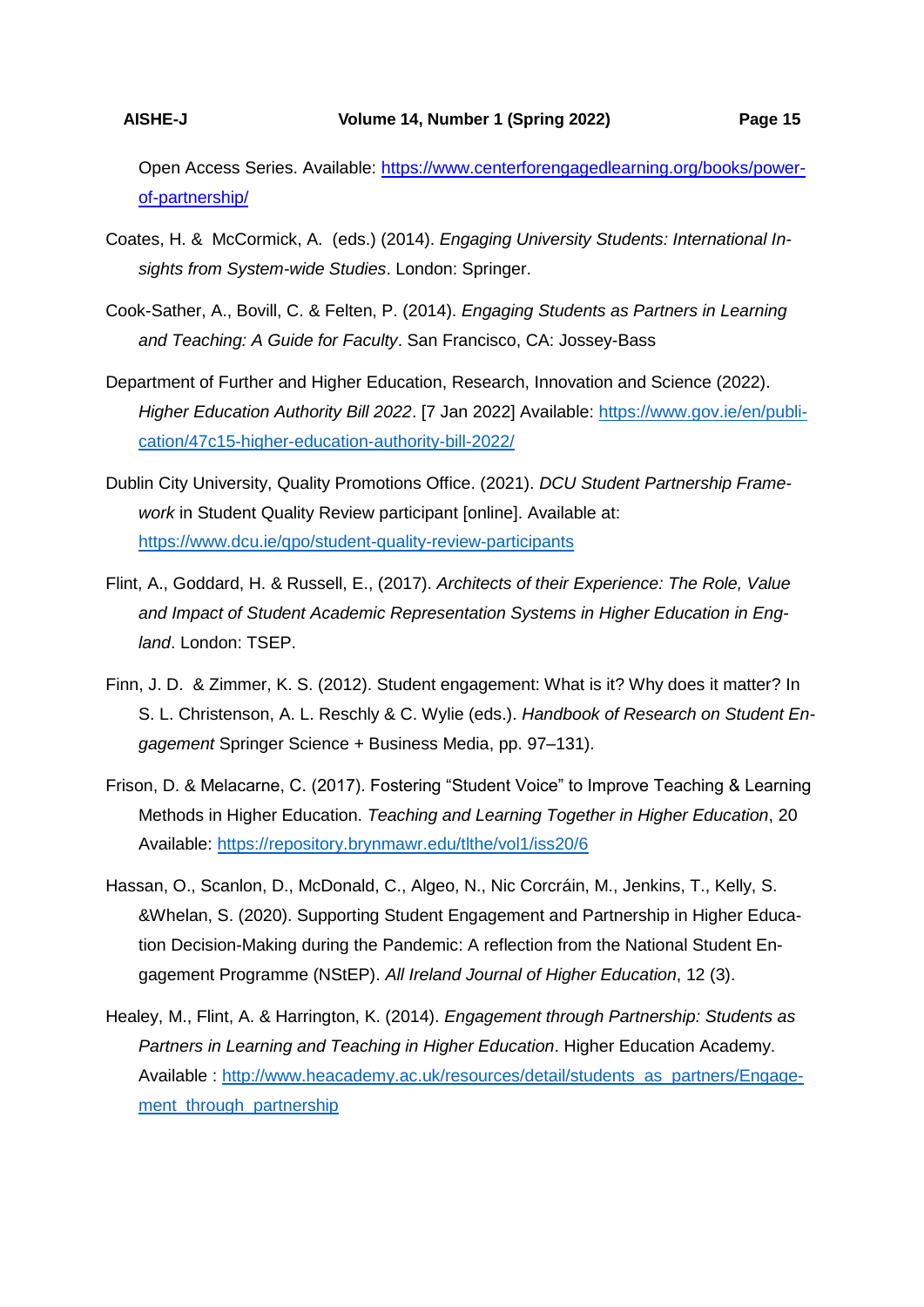- Higher Education Authority (2016). *Enhancing Student Engagement in Decision-Making, Report of the Working Group on Student Engagement in Irish Higher Education*. Dublin: Higher Education Authority. Available:<https://studentengagement.ie/about/principles/>
- Kuh, G. (2007). How to help students achieve. *Chronicle of Higher Education*. 53(41), B.12- B.14.
- Lowe, T. & El Hakim, Y. (eds.). (2020). *A Handbook for Student Engagement in Higher Education*. London: Routledge.
- Macfarlane, B. & Tomlinson, M. (2017). Critiques of student engagement. *Higher Education Policy*. 30 (1), 6-21. Available:<https://doi.org/10.1057/s41307-016-0027-3>
- Matthews, K.E. (2016). Students as partners as the future of student engagement. *Student Engagement in Higher Education Journal*, 1(1), 1-5.
- Matthews, K. E. (2019). Rethinking the problem of faculty resistance to engaging with students as partners in learning and teaching in higher education. *International Journal for the Scholarship of Teaching and Learning*. 13 (2). DOI: 10.20429/ijsotl.2019.130202
- Matthews, K., Dwyer, A., Russell, S. & Enright, E. (2019). It is a complicated thing: leaders' conceptions of students as partners in the neoliberal university. *Studies in Higher Education*, 44(12), 2196-2207.
- McCarthy, D. (2020). *NStEP Insight Report: The Role and Recruitment of Class Representatives. National Student Engagement Programme*. Dublin, Ireland. Available: [https://stu](https://studentengagement.ie/wp-content/uploads/2020/07/WEB-Project-1-Output-The-Definition-of-the-Role-of-the-Class-Rep-1.pdf)[dentengagement.ie/wp-content/uploads/2020/07/WEB-Project-1-Output-The-Definition-of](https://studentengagement.ie/wp-content/uploads/2020/07/WEB-Project-1-Output-The-Definition-of-the-Role-of-the-Class-Rep-1.pdf)[the-Role-of-the-Class-Rep-1.pdf](https://studentengagement.ie/wp-content/uploads/2020/07/WEB-Project-1-Output-The-Definition-of-the-Role-of-the-Class-Rep-1.pdf)
- Mercer-Mapstone, L. &Abbot, S. (2020). *The Power of Partnership: Students, Staff, and Faculty Revolutionizing Higher Education*. Elon University, Center for Engaged Learning. Open Access Series. Available: [https://www.centerforengagedlearning.org/books/power](https://www.centerforengagedlearning.org/books/power-of-partnership/)[of-partnership/](https://www.centerforengagedlearning.org/books/power-of-partnership/)
- Mercer-Mapstone, L. & Mercer, G. (2018). A dialogue between partnership and feminism: Deconstructing power and exclusion in higher education. *Teaching in Higher Education*, 23 (1), 137-143.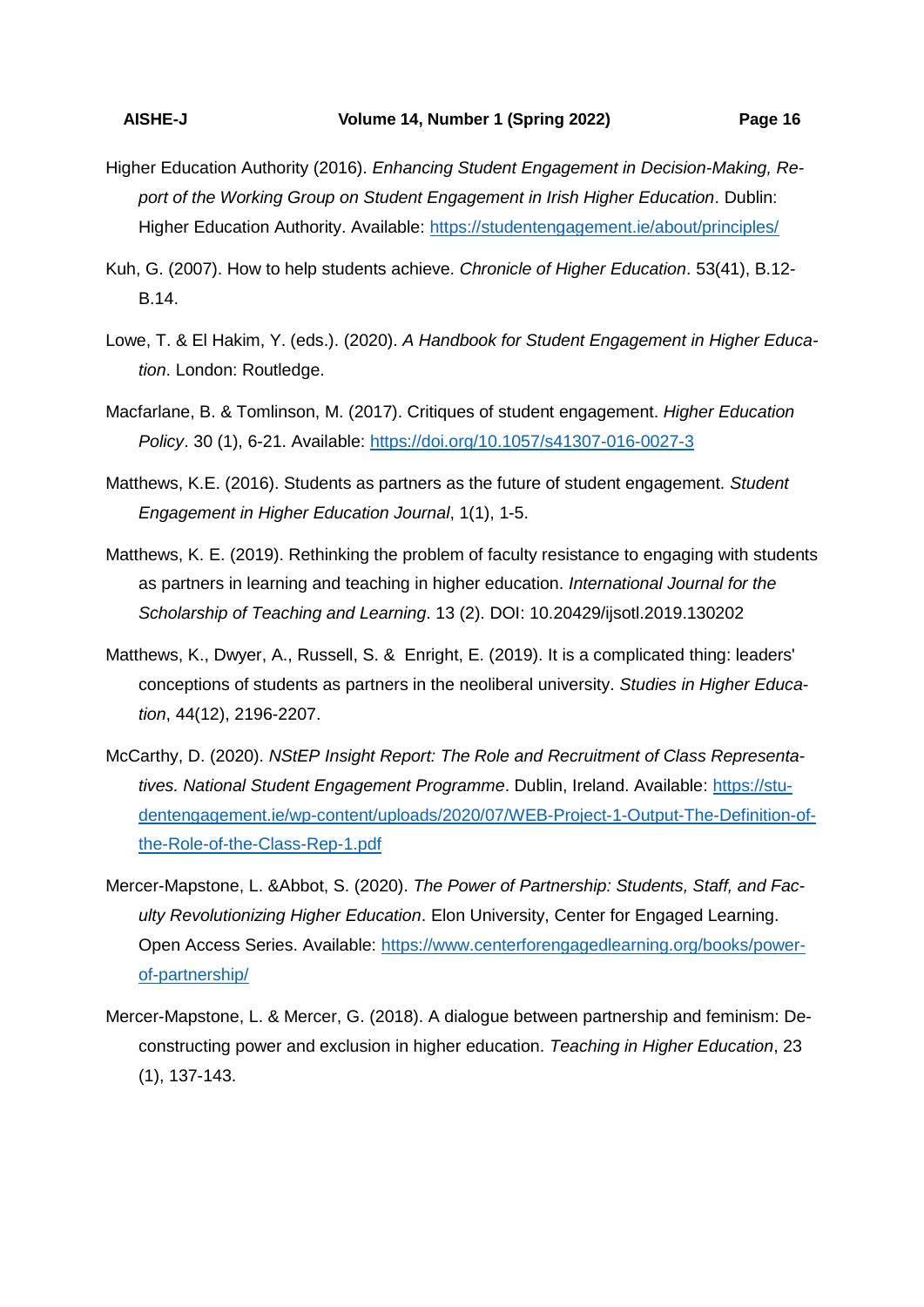- Mercer-Mapstone, L., Dvorakova, S.L., Matthews, K., Abbot, S., Cheng, B., Felten, P., Knorr, K., Marquis, E., Shammas, R. & Swaim, K. (2017). A systematic literature review of students as partners in higher education. *International Journal of Students as Partners* 1 (1).
- Moore-Cherry, N., Healey, R., Nicholson, D. T. & Andrews, W. (2015). Inclusive partnership: enhancing student engagement in geography. *Journal of Geography in Higher Education*. 40(1), 84-103.
- National Forum for the Enhancement of Teaching and Learning in Higher Education (2016). *The National Professional Development Framework for All Staff Who Teach in Higher Education* [online]. Available: [https://www.teachingandlearning.ie/our-priorities/professional](https://www.teachingandlearning.ie/our-priorities/professional-development/the-national-professional-development-framework-pdf-for-all-staff-who-teach-in-higher-education/)[development/the-national-professional-development-framework-pdf-for-all-staff-who](https://www.teachingandlearning.ie/our-priorities/professional-development/the-national-professional-development-framework-pdf-for-all-staff-who-teach-in-higher-education/)[teach-in-higher-education/](https://www.teachingandlearning.ie/our-priorities/professional-development/the-national-professional-development-framework-pdf-for-all-staff-who-teach-in-higher-education/)
- National Student Engagement Programme. *NStEP Institutional Analysis Workshops* [Online]. Availablet:<https://studentengagement.ie/2016-pilot/>
- National Student Engagement Programme (2021a). *Steps to Partnership: A Framework for*  Authentic Student Engagement in Decision-Making [online]. Available: [https://studenten](https://studentengagement.ie/framework/)[gagement.ie/framework/](https://studentengagement.ie/framework/)
- National Student Engagement Programme (2021b). *Steps to Partnership: A Framework for Authentic Student Engagement in Decision-Making. Full Reference Document*. [online]. Available: [https://studentengagement.ie/wp-content/uploads/2021/10/Full-Reference-Doc-](https://studentengagement.ie/wp-content/uploads/2021/10/Full-Reference-Doc-Steps-to-Partnership.pdf)[Steps-to-Partnership.pdf](https://studentengagement.ie/wp-content/uploads/2021/10/Full-Reference-Doc-Steps-to-Partnership.pdf)
- National Student Engagement Programme (2019). *Strategy 2019-2021*. National Student Engagement Programme, Dublin. Available: [https://nstepsite.files.word](https://nstepsite.files.wordpress.com/2019/11/nstep-strategy-2019-2021-online.pdf)[press.com/2019/11/nstep-strategy-2019-2021-online.pdf](https://nstepsite.files.wordpress.com/2019/11/nstep-strategy-2019-2021-online.pdf)
- National Student Engagement Programme and OpinionX (2020). *Student Engagement Chat, May/June 2020 Report*. National Student Engagement Programme, Dublin. Available: <https://studentengagement.ie/chat/>
- National Student Engagement Programme (2020). *The Path to a New National Approach to Student Engagement in Decision-Making: Discussion Paper for Students and Staff across Irish Higher Education*. [November 2020]. Available: [https://studentengagement.ie/wp](https://studentengagement.ie/wp-content/uploads/2021/05/NStEP-Framework-Discussion-FINAL-WEB.pdf)[content/uploads/2021/05/NStEP-Framework-Discussion-FINAL-WEB.pdf](https://studentengagement.ie/wp-content/uploads/2021/05/NStEP-Framework-Discussion-FINAL-WEB.pdf)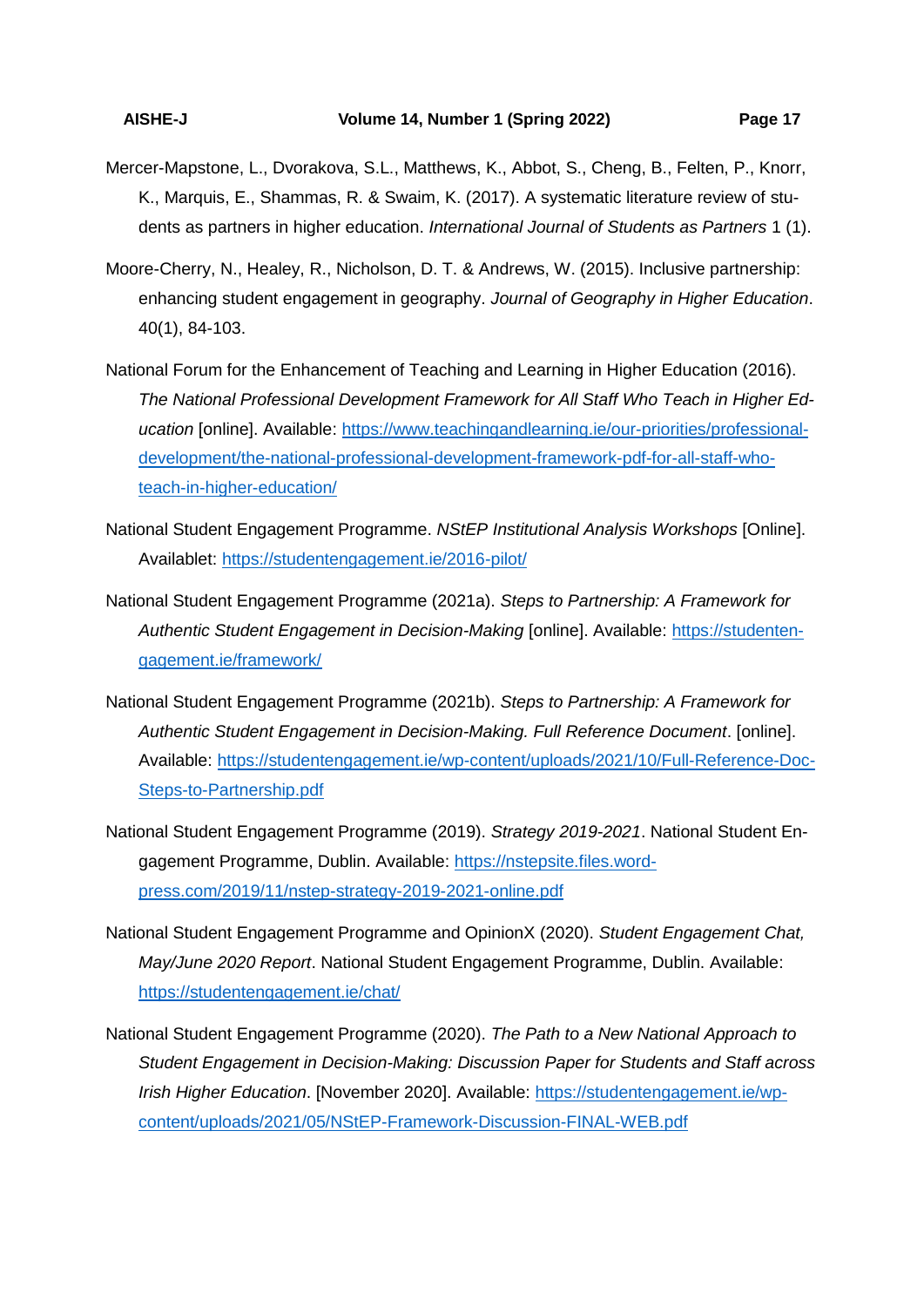- National Student Engagement Programme (2021c). *The Four Domains of Student Engagement: Toolkit for getting started with mapping student-staff partnerships in higher education institutions* [online]. Available: [https://studentengagement.ie/wp-content/up](https://studentengagement.ie/wp-content/uploads/2021/05/4-Domains-Toolkit.pdf)[loads/2021/05/4-Domains-Toolkit.pdf](https://studentengagement.ie/wp-content/uploads/2021/05/4-Domains-Toolkit.pdf)
- Ní Bheoláin, R. & Hassan, O. (2021). Building Staff Capacity in Student Partnership: Developing a National Approach to Professional Development. The Paper presented to *Irish Conference on Engaging Pedagogy 2021*, 14 December. Available: [http://icep.ie/building](http://icep.ie/building-staff-capacity-in-student-partnership-developing-a-national-approach-to-professional-development/)[staff-capacity-in-student-partnership-developing-a-national-approach-to-professional-de](http://icep.ie/building-staff-capacity-in-student-partnership-developing-a-national-approach-to-professional-development/)[velopment/](http://icep.ie/building-staff-capacity-in-student-partnership-developing-a-national-approach-to-professional-development/)
- Ntem, A. & Cook-Sather, A. (2018). Resistances and resiliencies in student-faculty pedagogical partnership. *International Journal for Students as Partners*. 2(1), 82-96.
- Pickford, R. (2016). Student Engagement: Body, Mind and Heart A Proposal for an Embedded Multi-Dimensional Student Engagement Framework. *Perspectives in Applied Academic Practice*, 4 (2), 25-32.
- Seale, J., Gibson, S., Haynes, J. & Potter, A. (2015). Power and resistance: Reflections on the rhetoric and reality of using participatory methods to promote student voice and engagement in higher education. *Journal of Further and Higher Education*, 39 (4), 534-552, DOI: 10.1080/0309877X.2014.938264
- Shaw, C. & Atvars, T. (2018). Two Sides of the Same Coin: A University and Student Union Perspective on Partnership and Risk. *Teaching and Learning Together in Higher Education*, 24 Available:<https://repository.brynmawr.edu/tlthe/vol1/iss24/6>
- Tomlinson, M. (2016). Student perceptions of themselves as 'consumers' of higher education. *British Journal of Sociology of Education,* 38 (4), 450 – 467.
- Trowler, V. (2010). *Student Engagement Literature Review*. The Higher Education Academy. Available: [https://www.heacademy.ac.uk/system/files/studentengagementlitera](https://www.heacademy.ac.uk/system/files/studentengagementliteraturereview_1.pdf)turereview 1.pdf
- Wijaya Mulya, T. (2018). Contesting the neoliberalisation of higher education through student– faculty partnership. *International Journal for Academic Development*, 24 (1), 1-5. DOI: 10.1080/1360144X.2018.1520110